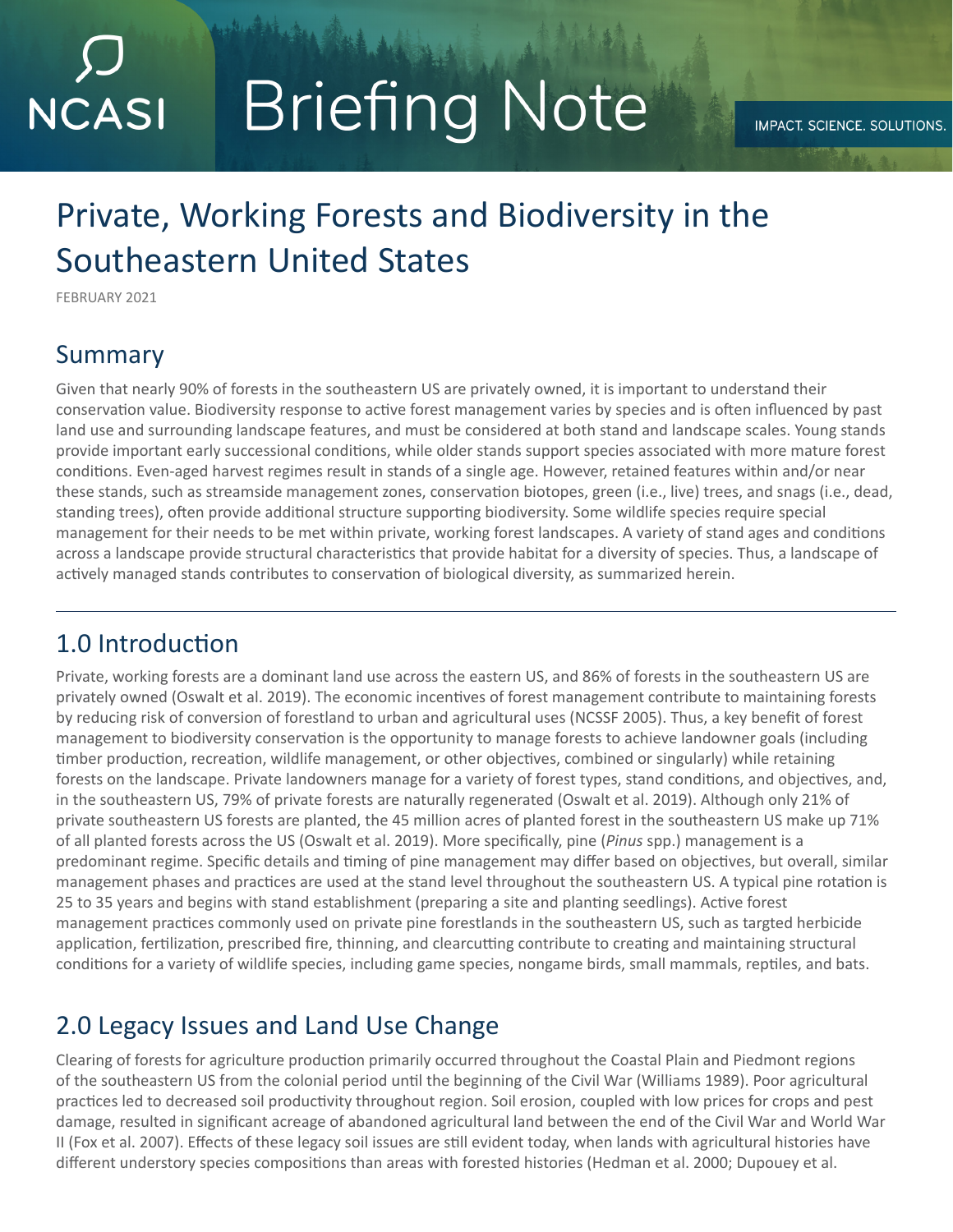2002; Vellend et al. 2007; Brudvig et al. 2013). While agricultural abandonment and intensified management of remaining acres have led to a decline in the proportion of agricultural land use since the 1940s, forest cover in the southeastern US has increased since the early 1900s. Today, urbanization and, more recently, urban sprawl are the greatest threats for forest loss and associated biodiversity reductions (Smith et al. 2004; Brown et al. 2005).

MAN AND ST

#### 3.0 Active Forest Management

Research has demonstrated that active forest management within managed pine landscapes contributes to conservation of biological diversity (e.g., Loehle et al. 2006; Miller et al. 2009; Verschuyl et al. 2011; Iglay et al. 2012a, 2014, 2018; King and Schlossberg 2014; Bender et al. 2015; Demarais et al. 2017; Parrish et al. 2017b). Active forest management can promote understory vegetation diversity. For example, site preparation and vegetation control can reduce competition from woody species and therefore increase understory vegetation diversity within a rotation (Jones et al. 2009a; Lane et al. 2011b) and across multiple rotations (Jeffries et al. 2010). As noted, forest management is especially important in providing economic incentives to keep forests as forests (NCSSF 2005) and diversify vegetation structures for wildlife across landscapes. Forest management provides a mosaic of early , mid , and late-successional stands. Early-successional stands are particularly important components of forested landscapes because they have declined with changes in natural and anthropogenic disturbances across the eastern US, leading to a decrease in early-successional associated forest species such as songbirds (King and Schlossberg 2014). Although some species depend on a specific forest condition (e.g., early succession) throughout their life cycle, others require different successional conditions depending on their development stages. For example, birds tend to have different requirements for nesting, fledging, and as adults (e.g, Chandler et al. 2012). Therefore, beyond early-successional associated forest species, stands in early succession, particularly those adjacent to mid and late-successional stands, also provide structure for some offspring of species that are considered woodland species in their adult stage.

Information at the stand scale is informative because conditions are important for biodiversity and discrete forest management activities generally occur at the stand scale, particularly in even-aged silviculture. However, stand scale cannot be considered alone (Lee et al. 2002), as landscape scales are often more relevant (Miller et al. 2009). Further, forest managers are required to plan management activities at the landscape or ownership scale. Indeed, sustainable forest management provides a relatively constant supply of stand conditions across a landscape, with those conditions spatially shifting over time (e.g., Greene et al. 2019b). As noted, structurally complex landscapes support various species' habitat requirements, whereas these needs are generally not all met within a single stand. It is also important to note that green trees and snags are likely to be retained even during a final harvest, including in streamside management zones (SMZs; Parrish et al. 2017a, 2018). Furthermore, different species require different forest conditions; therefore, there is no one set of forest management recommendations that will benefit all species in a single stand (e.g, Guldin et al. 2007). Instead, at the landscape scale, forest management can provide a mosaic of the complex structures needed for various species and meet their changing needs throughout the year (e.g., Edwards et al. 2004; Miller and Conner 2005; Brooks 2009; Bender et al. 2015; Homyack et al. 2016; Guzy et al. 2019a, 2019b).

Regenerating pine stands provide early-successional forest structure, characterized by a diverse understory, until pine and possibly hardwood species close the canopy. This closed canopy stage is of least value to biodiversity and is present until a stand is partially harvested by thinning. Managers thin planted stands to reduce competition and release remaining crop trees. Desired tree density after thinning varies by management objectives; a lower density promotes development of an open canopy and a concomittant herbaceous plant community. After thinning, managers may conduct mid-rotation management (fertilization, herbicide, prescribed fire), which could include additional thinning, to promote growth of the remaining trees. Mid-rotation treatments (fire, herbicide) may also be conducted specifically to improve habitat conditions for some species by extending the diversity and duration of herbaceous plant communities in post-thinning stands. Finally, managers perform a final harvest, which is commonly a clearcut, followed by site preparation and replanting to start the next rotation. Each of these forest stages provides different structural characteristics that are required by some wildlife species. However, no one stand can provide structural characteristics required by all wildlife associated with forests, so not all species use all forest stages. This section discusses the primary stages of stand development and some documented responses on biodiversity, with the recognition that many species benefit from stand diversity across the landscape.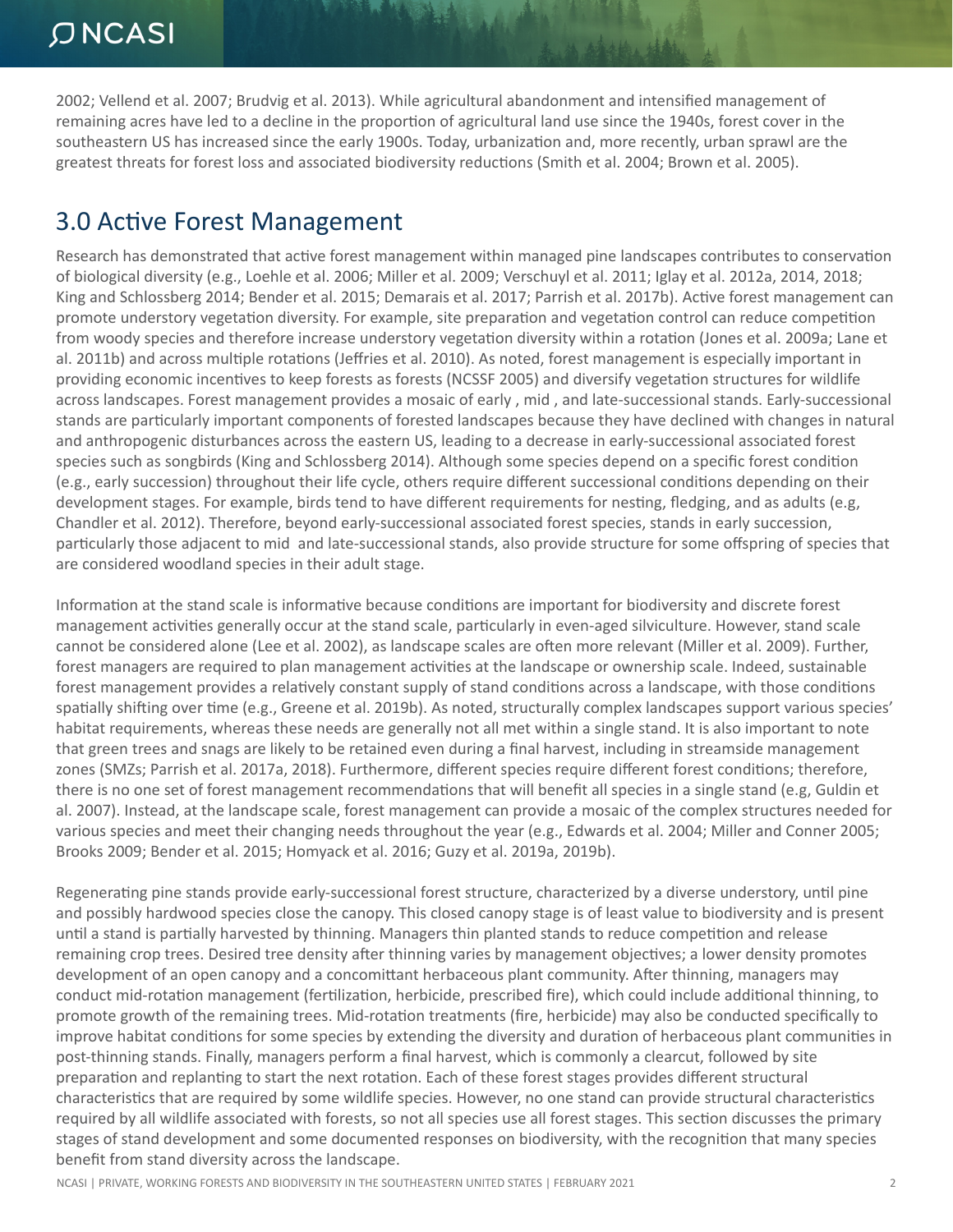#### 4.0 Young Stands

Following a final harvest and during stand establishment, young stands provide relatively complex vegetation structure for a diversity of wildlife species until a stand reaches canopy closure. When establishing planted pine stands, targeted herbicide applications are often used to temporarily suppress competition with young pines and may enhance herbaceous understory communities (Miller and Chamberlain 2008; Jones et al. 2009a, 2012; Jeffries et al. 2010; Lane et al. 2011b). Prescribed fire can also be used when establishing stands, but it is increasingly difficult to use on private lands due to liability risks, air quality and smoke regulations, suburban residential development, cost, and limited burning days (Haines et al. 2001; Melvin 2015). Jones et al. (2009a, 2012) and Campbell et al. (2013) described plant communities in planted pine stands in southern Mississippi that were established with five different treatments that varied in intensity but did not include burning. The five treatments encompassed the range of operational intensities used at the time of the study for establishment of commercially managed pine forests across the southeastern Coastal Plain. Generally, herbaceous vegetation established quickly and was abundant for several years following stand establishment in all but the highest intensity treatment, which was rarely used operationally. Regardless, the effects of herbicides on the plant community were largely temporary. All treatments had similar species compositions by four years of age, and by three years of age if the most intense treatment was excluded (Jones et al. 2012). Similarly, Lane et al. (2011b) found that site preparation treatment (mechanical and chemical with herbaceous weed control) effects on plant species diversity lasted no more than four years and chemical site preparation had the greatest effect, particularly on woody species. Greene et al. (2019a) reviewed literature containing structural characteristics of managed pine forests and found that pine stands during establishment provided structural requirements for Bachman's sparrow (*Aimophila aestivalis*), northern bobwhite (*Colinus virginianus*), prairie warbler (*Dendroica discolor*), and eastern diamondback rattlesnake (*Crotalus adamanteus*). Canopies close as stands age, which tends to cause a decrease in overall diversity (although some species will use these stands, such as Swainson's warblers [*Limnothlypis swainsonii*], a species of conservation concern; Henry et al. 2015) until thinning and associated mid-rotation management occurs.

NAPA A

#### 5.0 Thinning and Mid-Rotation Management

In mid-rotation and older planted pine stands, thinning is widely applied to regulate tree density and overstory structure to promote growth of high quality sawtimber and poles. In addition, prescribed fire and targeted herbicide applications may be used to reduce cover of hardwood stems, thus promoting development of a pine-grassland structure (e.g., Jones and Chamberlain 2004; Welch et al. 2004; Jones et al. 2009b; Iglay et al. 2010, 2012a, 2012b, 2018). Lang et al. (2016) reported that average basal area (i.e., tree density) after thinning (first or second thinning) on private timberlands in the Gulf region was 72 to 76 ft2/acre, which is within the range described by Nordman et al. (2016) as "excellent" for southern open pine wildlife species in dry hilly pine woodlands. Furthermore, planting pine stands at lower densities (≤1310 stems/ha [≤530 stems/ac]) and using mid-rotation management (e.g., prescribed fire, herbicide) to reduce mid-story canopy can extend "excellent" open pine conditions up to eight years after thinning (Greene et al. 2019b). Prescribed fire is sometimes used following a thinning to control midstory vegetation and is an optimal management practice for biodiversity. However, Iglay et al. (2010) found that effective hardwood midstory removal was not possible with dormant season prescribed fire alone in stands with advanced hardwood growth (stands were thinned five years prior to study implementation), but was achievable with a single herbicide application with and without subsequent prescribed fire. It is important to note that Iglay et al. (2010) also stated that there was no "best" treatment for control of well-established hardwood midstory species. Within these same stands, Iglay et al. (2014) detected 338 plant species in mid-rotation pines stands managed without additional treatment (controls), with repeated prescribed fire, with a single herbicide application, and with a combination of herbicide and fire. As noted, prescribed fire is not always a feasible option in private, working forests. Although herbicides cannot provide all ecological functions of fire (e.g., immediately remove leaf litter layer, trigger release and germination of seeds in certain plant species), herbicides can provide structural characteristics similar to fire-maintained stands (Wigley et al. 2002) with concomitant responses by some wildlife species (Iglay et al. 2018).

Overall, thinning effects have been found to be positive or neutral on vertebrate diversity (Verschuyl et al. 2011; Demarais et al. 2017). Specifically, birds, small mammals, reptiles, and bats have all been found to respond positively to thinning (Verschuyl et al. 2011; Greene et al. 2016). Responses are often species specific and, not surprisingly, most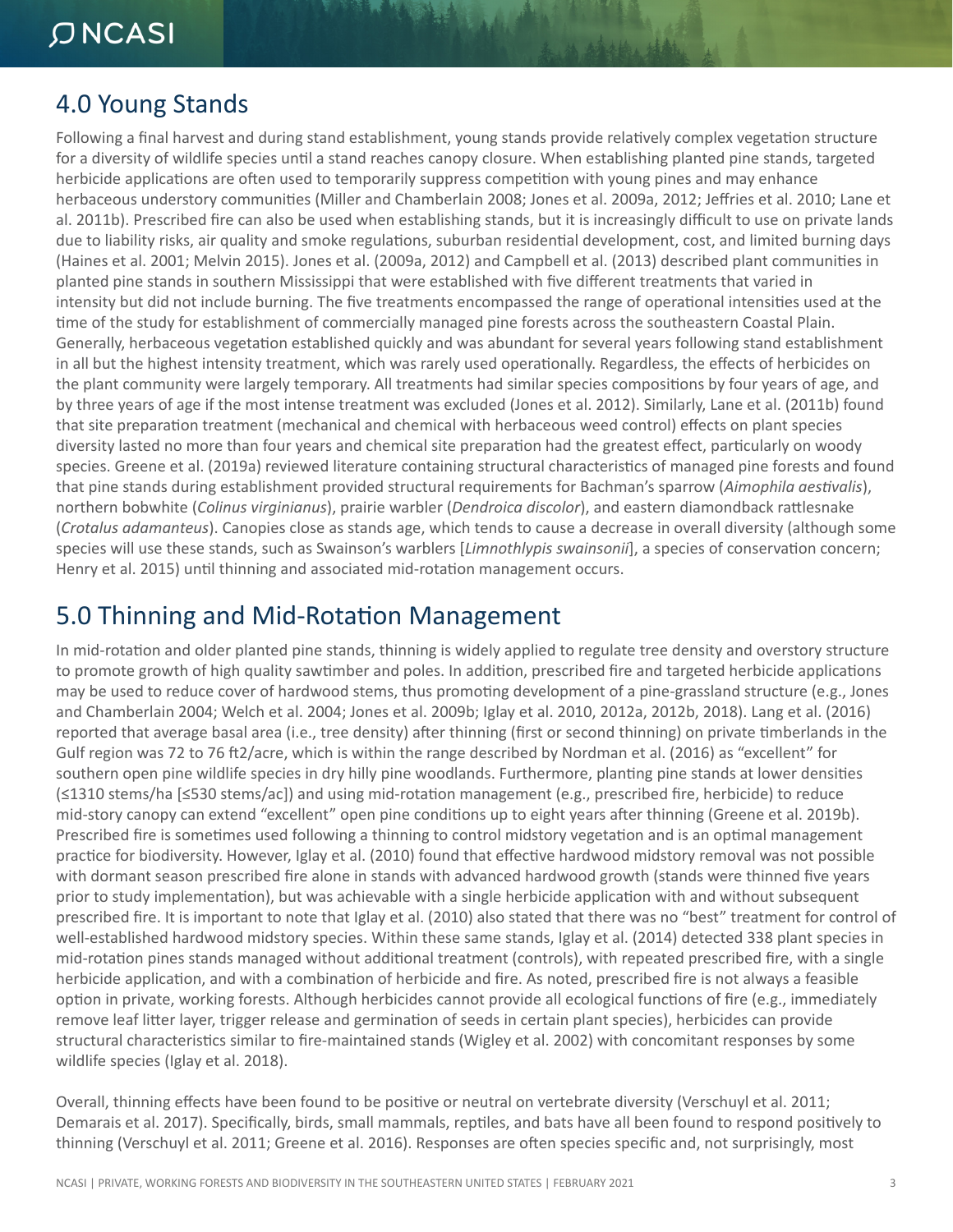negative impacts are linked to disturbance-sensitive species (Verschuyl et al. 2011). While bird community metrics (e.g., diversity and richness) have been found to be similar in young and thinned stands, community assemblages differed as more forest generalist species were detected in thinned stands than in young stands, which had more early-successional associated species (Wilson and Watts 2000).

**大 大 不** 

#### 6.0 Final Harvest

Pine stands in the southeastern US are typically harvested between 25 and 35 years of age. Clearcutting is the most common type of harvest and allows for new trees to regenerate in completely open conditions (Deal 2018). Species responses to a final harvest vary, mainly due to each species' life history, harvest size, and landscape context (Demarais et al. 2017). Clearcuts tend to have temporary negative effects on terrestrial salamander species, particularly in the southeastern US, because the removal of trees increases soil temperature and reduces soil moisture (Tilghman et al. 2012). However, it is important to note that these effects are not long lasting, and terrestrial salamanders are probably not extirpated from an area following a clearcut (Tilghman et al. 2012). Birds associated with mature forests decrease in abundance following a clearcut because the structural characteristics they require are no longer available within that stand, except in SMZs or other set aside areas and adjacent mature stands. However, a variety of species require young, regenerating forests and are prevalent in young stands after a clearcut (Zwolak 2009; Lane et al. 2011a, 2013; Hanberry et al. 2012, 2013; King and Schlossberg 2014). For example, species associated with open forests, such as whip-poor-wills (*Caprimulgus vociferous*) increase in abundance following a clearcut (Wilson and Watts 2008). Whip-poor-wills were detected using regenerating forest edges along adjacent mature stands, probably so they could use resources from both stands (Wilson and Watts 2008). Similarly, clearcuts create edges that bats use for foraging (Morris et al. 2010). Habitat heterogeneity promoted through forest harvest is also important for maintaining populations of economically important species, such as white-tailed deer (*Odocoileus virginianus*; e.g., Edwards et al. 2004) and wild turkey (*Meleagris gallopavo*; e.g., Miller and Conner 2005).

#### 7.0 Fine Filter and Mesofilter Management

As discussed, active forest management can be viewed as a coarse filter. That is, most species can find appropriate habitat conditions within a sustainably managed landscape. However, some species, usually those that need very specific forest conditions, require management targeted to meet their needs, which is termed fine filter management. For example, red-cockaded woodpeckers (*Dryobates borealis*) require large trees with heart rot for natural cavities or insertion of artificial cavities (Jackson and Jackson 1986); therefore, special management is needed to support nesting and roosting habitat within standard pine management. There are also unique ecological sites that some species require, such as cliff faces, rocky outcrops, and glades. For example, the Red Hills salamander (*Phaeognathus hubrichti*) requires high canopy cover, preferably from hardwoods, on steep slopes and ravines (Steen et al. 2014). Although managers cannot create these unique ecological features, they can reduce or avoid harvesting on steep slopes where Red Hills salamanders are known to occur.

Mesofilter management is the intermediate scale that focuses on retaining features that benefit biodiversity (Hunter 2005). Retained features include green trees, snags, coarse woody debris (CWD), and SMZs. Although snags, SMZs, and other set aside areas play a role throughout the rotation, they become particularly important to increase wildlife value in recently harvested stands (Parrish et al. 2017b). For example, cavity nesting birds [red-bellied woodpecker (*Melanerpes carolinus*), red-headed woodpecker (*M. erythrocephalus*), downy woodpecker (*Picoides pubescens*), hairy woodpecker (*P. villosus*)] were only detected in clearcuts with snags in eastern Texas and were not detected in clearcuts with all snags removed (Dickson et al. 1983). These features also provide structural characteristics that are typically required of species associated with older forests. For example, bats commonly use snags for roosting (Miles et al. 2006). CWD has been found to have mixed effects on various species, and particularly on small mammals. One study found white-footed mice (*Peromyscus leucopus*) abundance increased with increasing CWD (Boggs et al. 2020); yet in other studies, inconsistent or no relationships were detected among various rodent species and CWD in the southeastern US (Marshall et al. 2012; Homyack et al. 2014; Fritts et al. 2017). SMZs are a component of state-approved best management practices (BMPs) designed to protect water quality, but also provide structural characteristics of older forests (Warrington et al. 2017) and potential connectivity across a landscape. It is important to note that minimum SMZ widths, as recommended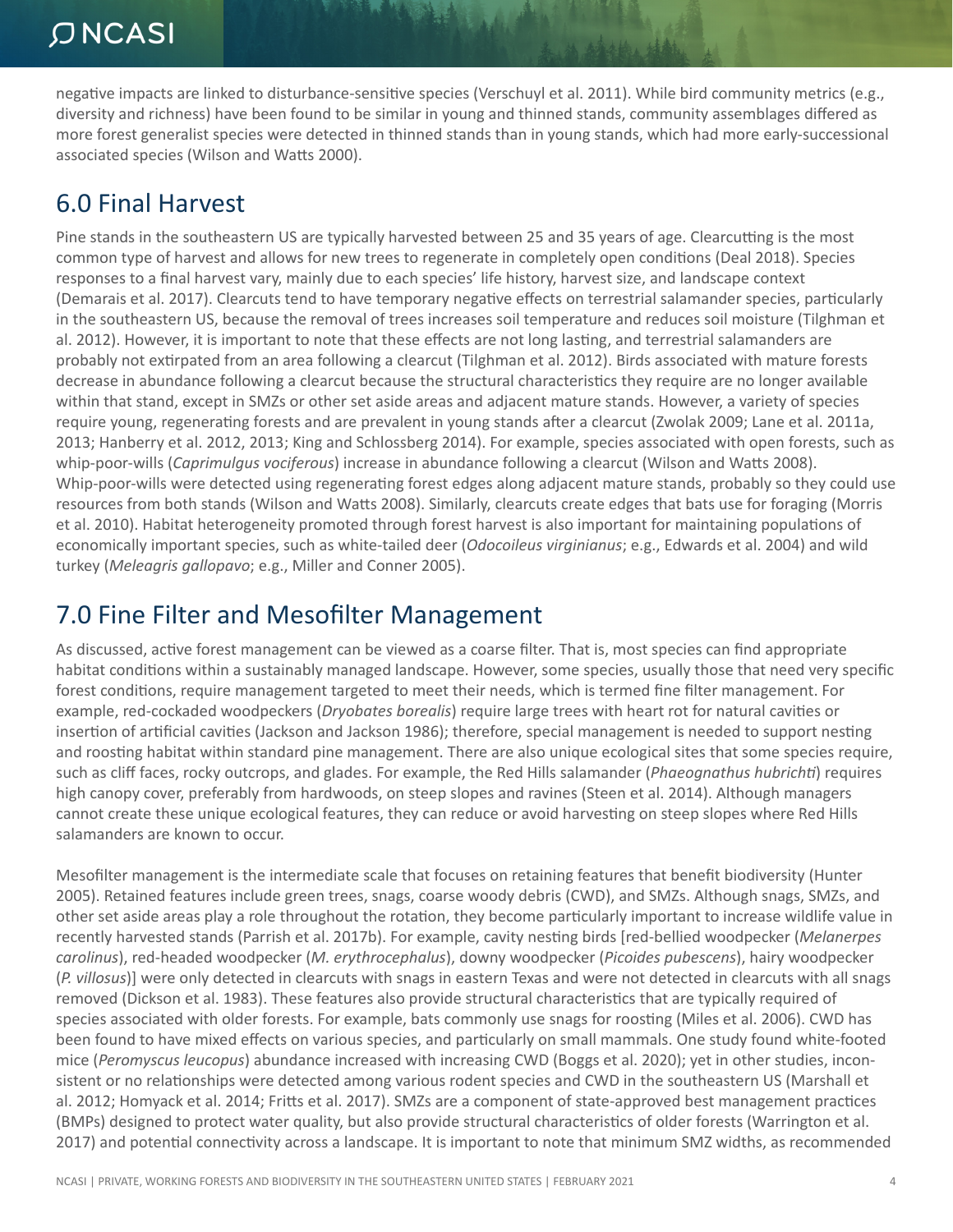by BMPs, are commonly exceeded in practice. For example, in the West Gulf Coastal Plain, retention was 3.6 to 13.6% higher within operational landscapes than was recommended by state BMP manuals, and most green tree retention was within SMZs (Parrish et al. 2018). A study in Arkansas found that SMZs maintained according to state BMP guidance provided protection for semi-aquatic and terrestrial salamanders, therefore maintaining community diversity in managed forests, with wider SMZs providing greater value for uncommon salamander species (Guzy et al. 2019b).

Other components of working forest landscapes can provide benefits to biodiversity. Open areas are often limiting on managed pine landscapes. Gated roads and roadsides can help provide some open areas. Additionally, food plots are commonly created and maintained in the southeastern US to benefit game species, particularly white-tailed deer and wild turkey. These areas create forest openings and edges that can also benefit nongame species (e.g., ground nesting birds, pollinators), particularly when food plots are large and rectangular shaped, which may reduce nest predation (Conner and Perkins 2003). Furthermore, ditches along forest roads have been shown to provide conditions for 25 species of amphibians and reptiles, including the spotted turtle (*Clemmys guttata*), a species of conservation concern (Homyack et al. 2016; O'Bryan et al. 2016). Aquatic features imbedded within managed stands can also be important for biodiversity (Johnson et al. 2016).

#### 8.0 Role of Forest Certification

Certification programs, through adherence to standards verified by third party audits, help to ensure that biodiversity measures are maintained through sustainable forest management and wood procurement practices. Englund and Berndes (2015) presented seven principles with underlying specific criteria to assess sustainability standards, particularly in relation to biodiversity. These principles include: (1) endangered species; (2) habitat destruction and fragmentation; (3) habitat degradation and modification; (4) overexploitation; (5) invasive species and GMOs; (6) energy use and GHG emissions; and (7) research, awareness, and education. Using these principles, Sustainable Forestry Initiative (SFI®) and Forest Stewardship Council (FSC®) standards were found to be "stringent" from a biodiversity perspective (Englund and Berndes 2015). Other authors have concluded that, overall, contemporary forest management coupled with forest certification has resulted in landscapes that support and contribute to conservation of biological diversity (e.g., Miller et al. 2009; Demarais et al. 2017). Furthermore, forest certification programs provide long-term assurances that forests will be managed sustainably for the foreseeable future.

#### 9.0 Conclusion

Biodiversity is important to private, working forest landowners and managers across the southeastern US. At a landscape scale, common forest management practices described herein provide structural characteristics that meet most forest species' needs. Retained features provide additional structure that is particularly important to some species immediately after a final harvest. There is a smaller group of species that requires targeted management, which are addressed by managers on a site-specific basis to meet sustainability objectives. Demonstration of sustainable management is accomplished, in part, through forest certification programs. Keeping forests as forests allows landowners and managers to continue creating and maintaining habitat for a high diversity of forest-dependent species.

For an overview of this information, please see [NCASI Fact Sheet: Forest Management Contributions to Biodiversity in](https://www.ncasi.org/resource/forest-management-contributions-to-biodiversity-in-the-southeastern-united-states/)  [the Southeastern United States](https://www.ncasi.org/resource/forest-management-contributions-to-biodiversity-in-the-southeastern-united-states/).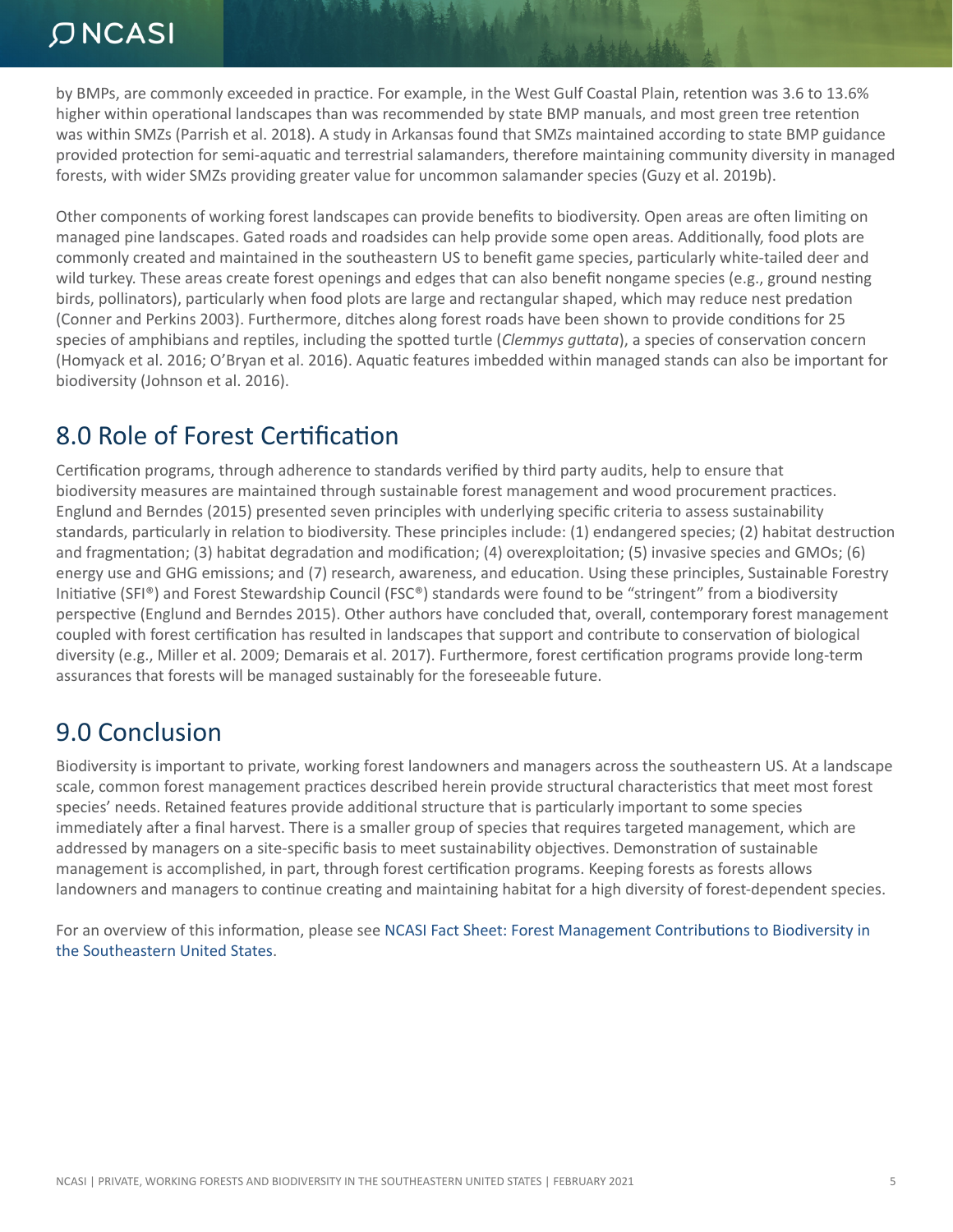#### 10.0 References

Bender, M.J., Castleberry, S.B., Miller, D.A., and Wigley, T.B. 2015. Site occupancy of foraging bats on landscapes of managed pine forest. *Forest Ecology and Management* 336:1-10. [https://doi.org/10.1016/j.foreco.2014.10.004.](https://doi.org/10.1016/j.foreco.2014.10.004)

THE PARTY

- Boggs, A.D., Moorman, C.E., Hazel, D.W., Greenberg, C.H., and Pacifici, K. 2020. Relationships between white-footed mice and logging residue: informing the sustainability of potential wood bioenergy harvests. *Forest Ecology and Management* 457:117706. [https://doi.org/10.1016/j.foreco.2019.117706.](https://doi.org/10.1016/j.foreco.2019.117706)
- Brooks, R.T. 2009. Habitat-associated and temporal patterns of bat activity in a diverse forest landscape of southern New England, USA. *Biodiversity Conservation* 18:529-545. [https://doi.org/10.1007/s10531-008-9518-x.](https://doi.org/10.1007/s10531-008-9518-x)
- Brown, D.G., Johnson, K.M., Loveland, T.R., and Theobald, D.M. 2005. Rural land-use trends in the conterminous United States, 1950–2000. *Ecological Applications* 15:1851-1863. [https://doi.org/10.1890/03-5220.](https://doi.org/10.1890/03-5220)
- Brudvig, L.A., Grman, E., Habeck, C.W., Orrock, J.L., and Ledvina, J.A. 2013. Strong legacy of agricultural land use on soils and understory plant communities in longleaf pine woodlands. *Forest Ecology and Management* 310:944-955. [https://doi.org/10.1016/j.foreco.2013.09.053.](https://doi.org/10.1016/j.foreco.2013.09.053)
- Campbell, T.N., Jones, P.D., Ezell, A.W., and Demarais, S. 2013. Growth and competition response in intensively established loblolly pine plantations at crown closure. *Journal of Forestry* 111:313-318. [https://doi.org/10.5849/jof.12-045.](https://doi.org/10.5849/jof.12-045)
- Chandler, C.C., King, D.I., and Chandler, R.B. 2012. Do mature forest birds prefer early-successional habitat during the post-fledging period? *Forest Ecology and Management* 264:1-9. <https://doi.org/10.1016/j.foreco.2011.09.018>.
- Conner, M.L., and Perkins, M.W. 2003. Nest predator use of food plots within a forest matrix: An experiment using artificial nests. *Forest Ecology and Management* 179:223-229. [https://doi.org/10.1016/S0378-1127\(02\)00516-9](https://doi.org/10.1016/S0378-1127(02)00516-9).
- Deal, R. 2018. *The Dictionary of Forestry*, 2nd ed. Washington, DC: Society of American Foresters.
- Demarais, S., Verschuyl, J.P., Roloff, G.J., Miller, D.A., and Wigley, T.B. 2017. Tamm Review: Terrestrial vertebrate biodiversity and intensive forest management in the U.S. *Forest Ecology and Management* 385:308-330. [https://doi.org/10.1016/j.foreco.2016.10.006.](https://doi.org/10.1016/j.foreco.2016.10.006)
- Dickson, J.G., Conner, R.N., and Williamson, J.H. 1983. Snag retention increases bird use of a clear-cut. *Journal of Wildlife Management* 47:799-804. [https://doi.org/10.2307/3808615.](https://doi.org/10.2307/3808615)
- Dupouey, J.L., Dambrine, E., Laffite, J.D., and Moares, C. 2002. Irreversible impact of past land use on forest soils and biodiversity. *Ecology* 83:2978-2984. [https://doi.org/10.1890/0012-9658\(2002\)083\[2978:IIOPLU\]2.0.CO;2.](https://doi.org/10.1890/0012-9658(2002)083[2978:IIOPLU]2.0.CO;2)
- Edwards, S.L., Demarais, S., Watkins, B., and Strickland, B.K. 2004. White-tailed deer forage production in managed and unmanaged pine stands and summer food plots in Mississippi. Wildlife Society Bulletin 32:739-745. [https://doi.org/10.2193/0091-7648\(2004\)032\[0739:WDFPIM\]2.0.CO;2.](https://doi.org/10.2193/0091-7648(2004)032[0739:WDFPIM]2.0.CO;2)
- Englund, O., and Berndes, G. 2015. How do sustainability standards consider biodiversity? *Wiley Interdisciplinary Reviews: Energy and Environment* 4:26-50. [https://doi.org/10.1002/wene.118.](https://doi.org/10.1002/wene.118)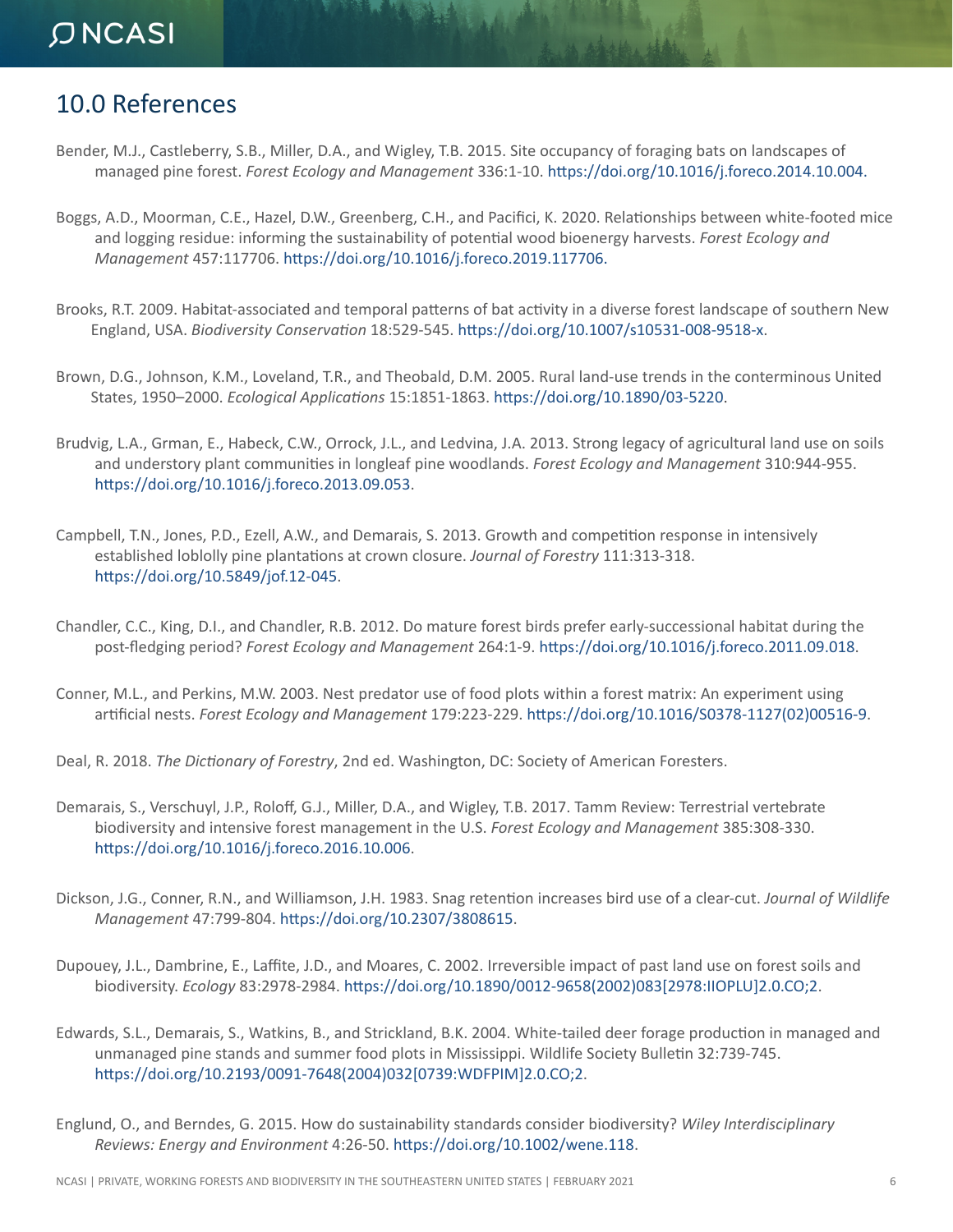Fox, T.R., Jokela, E.J., and Allen, H.L. 2007. The development of pine plantation silviculture in the southern United States. *Journal of Forestry* 105:337-347. <https://doi.org/10.1093/jof/105.7.337>.

**TANA ALL** 

- Fritts, S.R., Moorman, C.E., Grodsky, S.M., Hazel, D.W., Homyack, J.A., Farrell, C.B., Castleberry, S.B., Evans, E.H., and Greene, D.U. 2017. Rodent response to harvesting woody biomass for bioenergy production. *Journal of Wildlife Management* 81:1170-1178.<https://doi.org/10.1002/jwmg.21301>.
- Greene, R.E., Iglay, R.B., and Evans, K.O. 2019a. Providing open forest structural characteristics for high conservation priority wildlife species in southeastern U.S. pine plantations. *Forest Ecology and Management* 453:117594. [https://doi.org/10.1016/j.foreco.2019.117594.](https://doi.org/10.1016/j.foreco.2019.117594)
- Greene, R.E., Iglay, R.B., Evans, K.O., Miller, D.A., Wigley, T.B., and Riffell, S.K. 2016. A meta-analysis of biodiversity responses to management of southeastern pine forests—opportunities for open pine conservation. *Forest Ecology and Management*, Special Section: Forest Management for Climate Change 360:30-39. [https://doi.org/10.1016/j.foreco.2015.10.007.](https://doi.org/10.1016/j.foreco.2015.10.007)
- Greene, R.E., Iglay, R.B., Evans, K.O., Wigley, T.B., and Miller, D.A. 2019b. Estimating capacity of managed pine forests in the southeastern U.S. to provide open pine woodland condition and gopher tortoise habitat. *Forest Ecology and Management* 432:200-208. [https://doi.org/10.1016/j.foreco.2018.09.005.](https://doi.org/10.1016/j.foreco.2018.09.005)
- Guldin, J.M., Emmingham, W., Carter, S.A., and Saugey, D. 2007. Silvicultural practices and management of habitat for bats. 177-205 in Lacki, M.J., Hayes, J.P., and Kurta, A. (eds.). *Bats in Forests: Conservation and Management*. Baltimore, MD: John Hopkins University Press.
- Guzy, J., Halloran, K., Homyack, J., Thornton‐Frost, J., and Willson, J. 2019a. Differential responses of amphibian and reptile assemblages to size of riparian buffers within managed forests. *Ecological Applications* 29:e01995. [https://doi.org/10.1002/eap.1995]( https://doi.org/10.1002/eap.1995).
- Guzy, J., Halloran, K., Homyack, J., and Willson, J.D. 2019b. Influence of riparian buffers and habitat characteristics on salamander assemblages in headwater streams within managed forests. *Forest Ecology and Management* 432:868-883. [https://doi.org/10.1016/j.foreco.2018.10.006.](https://doi.org/10.1016/j.foreco.2018.10.006)
- Haines, T.K., Busby, R.L., and Cleaves, D.A. 2001. Prescribed burning in the South: trends, purpose, and barriers. *Southern Journal of Applied Forestry* 25:149-153. [https://doi.org/10.1093/sjaf/25.4.149.](https://doi.org/10.1093/sjaf/25.4.149)
- Hanberry, B.B., Demarais, S., and Jones, J.C. 2012. Breeding bird relationships to landscape metrics in coastal plain Georgia. *International Scholarly Research Notices* 2012:359572. [https://doi.org/10.5402/2012/359572.](https://doi.org/10.5402/2012/359572)
- Hanberry, B.B., Edwards, S.L., Demarais, S., and Jones, J. 2013. Small mammal responses to intensively established pine plantations in coastal plain Mississippi. *Southern Journal of Applied Forestry* 37:53-58. <https://doi.org/10.5849/sjaf.11-027>.
- Hedman, C.W., Grace, S.L., and King, S.E. 2000. Vegetation composition and structure of southern coastal plain pine forests: an ecological comparison. *Forest Ecology and Management* 134:233-247. [https://doi.org/10.1016/S0378-1127\(99\)00259-5]( https://doi.org/10.1016/S0378-1127(99)00259-5).
- Henry, D.R., Miller, D.A., and Sherry, T.W. 2015. Integrating wildlife conservation with commercial silviculture —demography of the Swainson's warbler (Limnothlypis swainsonii), a migrant bird of conservation concern in southern pine forests, USA. Chapter 10 in Zlatic, M. (ed.). *Precious Forests–Precious Earth*. Rijeka, Croatia: InTech. [http://dx.doi.org/10.5772/61168.](http://dx.doi.org/10.5772/61168)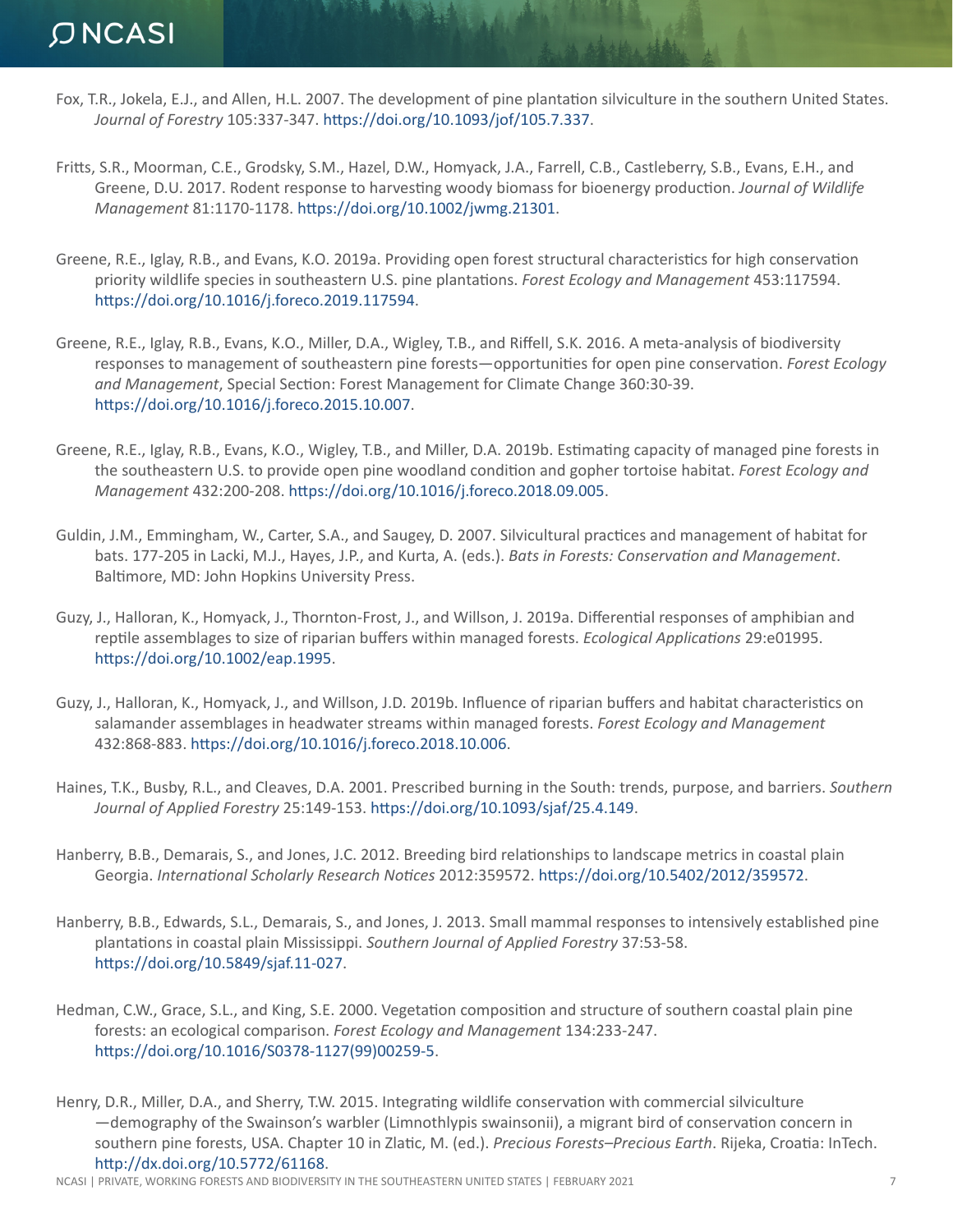Homyack, J.A., Lucia-Simmons, K.E., Miller, D.A., and Kalcounis-Rueppell, M. 2014. Rodent population and community responses to forest-based biofuel production. *Journal of Wildlife Management* 78:1425-1435. [https://doi.org/10.1002/jwmg.786]( https://doi.org/10.1002/jwmg.786).

TAN PARA

- Homyack, J.A., O'Bryan, C.J., Thornton, J.E., and Baldwin, R.F. 2016. Community occupancy of herpetofauna in roadside ditches in a managed pine landscape. *Forest Ecology and Management* 361:346-357. [https://doi.org/10.1016/j.foreco.2015.11.037.](https://doi.org/10.1016/j.foreco.2015.11.037)
- Hunter, M.L. Jr. 2005. A mesofilter conservation strategy to complement fine and coarse filters. *Conservation Biology* 19:1025-1029. <https://doi.org/10.1111/j.1523-1739.2005.00172.x>.
- Iglay, R.B., Demarais, S., Wigley, T.B., and Miller, D.A. 2012a. Bird community dynamics and vegetation relationships among stand establishment practices in intensively managed pine stands. *Forest Ecology and Management* 283:1-9. [https://doi.org/10.1016/j.foreco.2012.07.008.]( https://doi.org/10.1016/j.foreco.2012.07.008)
- Iglay, R.B., Greene, R.E., Leopold, B.D., and Miller, D.A. 2018. Bird conservation potential of fire and herbicide treatments in thinned pine stands. *Forest Ecology and Management* 409:267-275. [https://doi.org/10.1016/j.foreco.2017.11.021.](https://doi.org/10.1016/j.foreco.2017.11.021)
- Iglay, R.B., Leopold, B.D., and Miller, D.A. 2014. Vegetation responses to fire and herbicide in intensively managed, mid-rotation pine. *Forest Ecology and Management* 328:69-78.<https://doi.org/10.1016/j.foreco.2014.05.029>.
- Iglay, R.B., Leopold, B.D., Miller, D.A., and Burger, L.W. Jr. 2010. Effect of plant community composition on plant response to fire and herbicide treatments. *Forest Ecology and Management* 260:543-548. [https://doi.org/10.1016/j.foreco.2010.05.010.](https://doi.org/10.1016/j.foreco.2010.05.010)
- Iglay, R.I., Riffell, S.K., Miller, D.A., and Leopold, B.D. 2012b. Effects of switchgrass intercropping and biomass harvesting on plant communities in intensively managed pine stands. Paper 3.6 in *Proceedings from the Sun Grant National Conference: science for biomass feedstock production and utilization*, vol. 1. New York: Springer.
- Jackson, J.A., and Jackson, B.J.S. 1986. Why do red-cockaded woodpeckers need old trees? *Wildlife Society Bulletin* 14:318-322. [https://www.jstor.org/stable/3782255.](https://www.jstor.org/stable/3782255)
- Jeffries, S.B., Wentworth, T.R., and Allen, H.L. 2010. Long-term effects of establishment practices on plant communities across successive rotations in a loblolly pine (Pinus taeda) plantation. *Forest Ecology and Management* 260:1548- 1556.<https://doi.org/10.1016/j.foreco.2010.08.003>.
- Johnson, B.A., Homyack, J.A., Barrett, K., and Baldwin, R.F. 2016. Factors influencing herpetofaunal assemblages of aquatic systems in a managed pine forest. *Forest Ecology and Management* 379:124-132. [https://doi.org/10.1016/j.foreco.2016.08.012.]( https://doi.org/10.1016/j.foreco.2016.08.012)
- Jones, J.D.J., and Chamberlain, M.J. 2004. Efficacy of herbicides and fire to improve vegetative conditions for northern bobwhite in mature pine forests. *Wildlife Society Bulletin* 32:1077-1084. [https://doi.org/10.2193/0091-7648\(2004\)032\[1077:EOHAFT\]2.0.CO;2](https://doi.org/10.2193/0091-7648(2004)032[1077:EOHAFT]2.0.CO;2).
- Jones, P.D., Demarais, S., and Ezell, A.W. 2012. Successional trajectory of loblolly pine (Pinus taeda) plantations established using intensive management in Southern Mississippi, USA. *Forest Ecology and Management* 265:116- 123. [https://doi.org/10.1016/j.foreco.2011.10.037.](https://doi.org/10.1016/j.foreco.2011.10.037)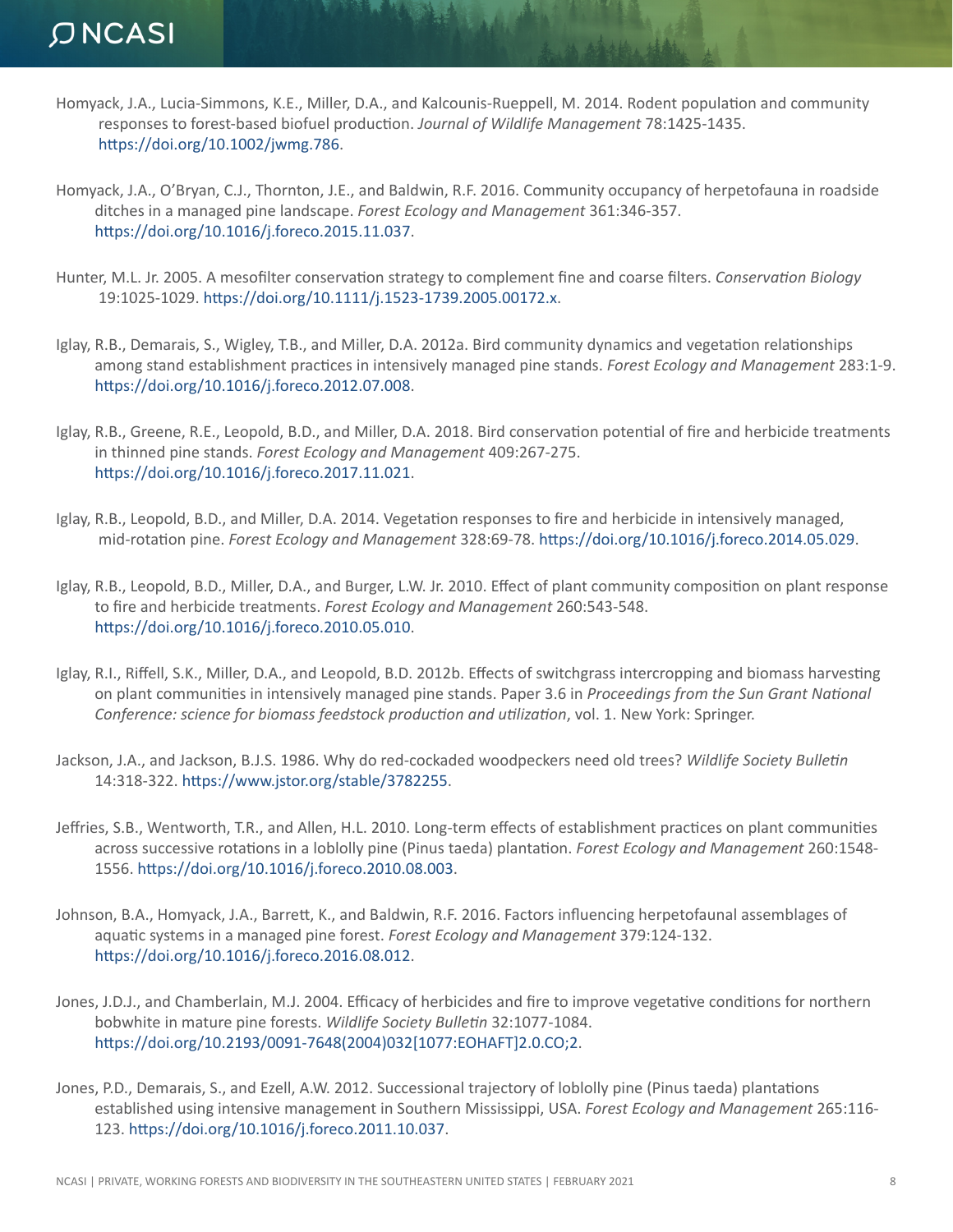Jones, P.D., Edwards, S.L., Demarais, S., and Ezell, A.W. 2009a. Vegetation community responses to different establishment regimes in loblolly pine (Pinus taeda) plantations in southern MS, USA. *Forest Ecology and Management* 257:553-560. [https://doi.org/10.1016/j.foreco.2008.09.033.](https://doi.org/10.1016/j.foreco.2008.09.033)

MANAGER ST

- Jones, P.D., Mixon, M.R., and Demarais, S. 2009b. Habitat quality following mid-rotation treatment in conservation reserve program pines. *Journal of Wildlife Management* 73:1166-1173. [https://doi.org/10.2193/2008-462.](https://doi.org/10.2193/2008-462)
- King, D.I., and Schlossberg, S. 2014. Synthesis of the conservation value of the early-successional stage in forests of eastern North America. *Forest Ecology and Management* 324:186-195. [https://doi.org/10.1016/j.foreco.2013.12.001.](https://doi.org/10.1016/j.foreco.2013.12.001)
- Lane, V.R., Miller, K.V., Castleberry, S.B., Cooper, R.J., Miller, D.A., Wigley, T.B., Marsh, G.M., and Mihalco, R.L. 2011a. Bird community response to a gradient of site preparation intensities in pine plantations in the coastal plain of North Carolina. *Forest Ecology and Management* 262:1668-1678. [https://doi.org/10.1016/j.foreco.2011.07.029.](https://doi.org/10.1016/j.foreco.2011.07.029)
- Lane, V.R., Miller, K.V., Castleberry, S.B., Miller, D.A., Wigley, T.B., Marsh, G.M., and Mihalco, R.L., 2011b. Plant community responses to a gradient of site preparation intensities in pine plantations in the Coastal Plain of North Carolina. *Forest Ecology and Management* 262:370-378.<https://doi.org/10.1016/j.foreco.2011.03.043>.
- Lane, V.R., Miller, K.V., Castleberry, S.B., Miller, D.A., Wigley, T.B. Jr., and Mihalco, R.L. 2013. Small mammal responses to site preparation techniques in North Carolina Coastal Plain pine plantations. *Southern Journal of Applied Forestry* 37:226-232. <https://doi.org/10.5849/sjaf.13-028>.
- Lang, A., Baker, S., and Mendell, B. 2016. Forest management practices of private timberland owners and managers in the U.S. South (2016 update). *Forest Resources Association Technical Release* 2016:16-17.
- Lee, M., Fahrig, L., Freemark, K., and Currie, D.J. 2002. Importance of patch scale vs landscape scale on selected forest birds. *Oikos* 96:110-118. [https://doi.org/10.1034/j.1600-0706.2002.960112.x.](https://doi.org/10.1034/j.1600-0706.2002.960112.x)
- Loehle, C., Van Deusen, P., Wigley, T.B., Mitchell, M.S., Rutzmoser, S.H., Aggett, J., Beebe, J.A., and Smith, M.L. 2006. A method for landscape analysis of forestry guidelines using bird habitat models and the Habplan harvest scheduler. *Forest Ecology and Management* 232:56-67.<https://doi.org/10.1016/j.foreco.2006.05.040>.
- Marshall, M.M., Lucia, K.E., Homyack, J.A., Miller, D.A., and Kalcounis-Rueppell, M.C. 2012. Effect of removal of woody biomass after clearcutting and intercropping switchgrass (*Panicum virgatum*) with loblolly pine (*Pinus taeda*) on rodent diversity and populations. *International Journal of Forestry Research* 2012:703970. [https://doi.org/10.1155/2012/703970.](https://doi.org/10.1155/2012/703970)
- Melvin, M.A. 2015. *National Prescribed Fire Use Survey Report*. Technical Report 02-15. Washington, DC: National Association of State Foresters; and Newton, GA: Coalition of Prescribed Fire Councils, Inc. [http://www.prescribedfire.net/.](http://www.prescribedfire.net/)
- Miles, A.C., Castleberry, S.B., Miller, D.A., and Conner, L.M. 2006. Multi-scale roost-site selection by evening bats on pine-dominated landscapes in southwest Georgia. *Journal of Wildlife Management* 70:1191-1199. [https://doi.org/10.2193/0022-541X\(2006\)70\[1191:MRSBEB\]2.0.CO;2.](https://doi.org/10.2193/0022-541X(2006)70[1191:MRSBEB]2.0.CO;2)
- Miller, D.A., and Chamberlain, M.J. 2008. Plant community response to burning and herbicide site preparation in eastern Louisiana, USA. *Forest Ecology and Management* 255:774-780.<https://doi.org/10.1016/j.foreco.2007.09.064>.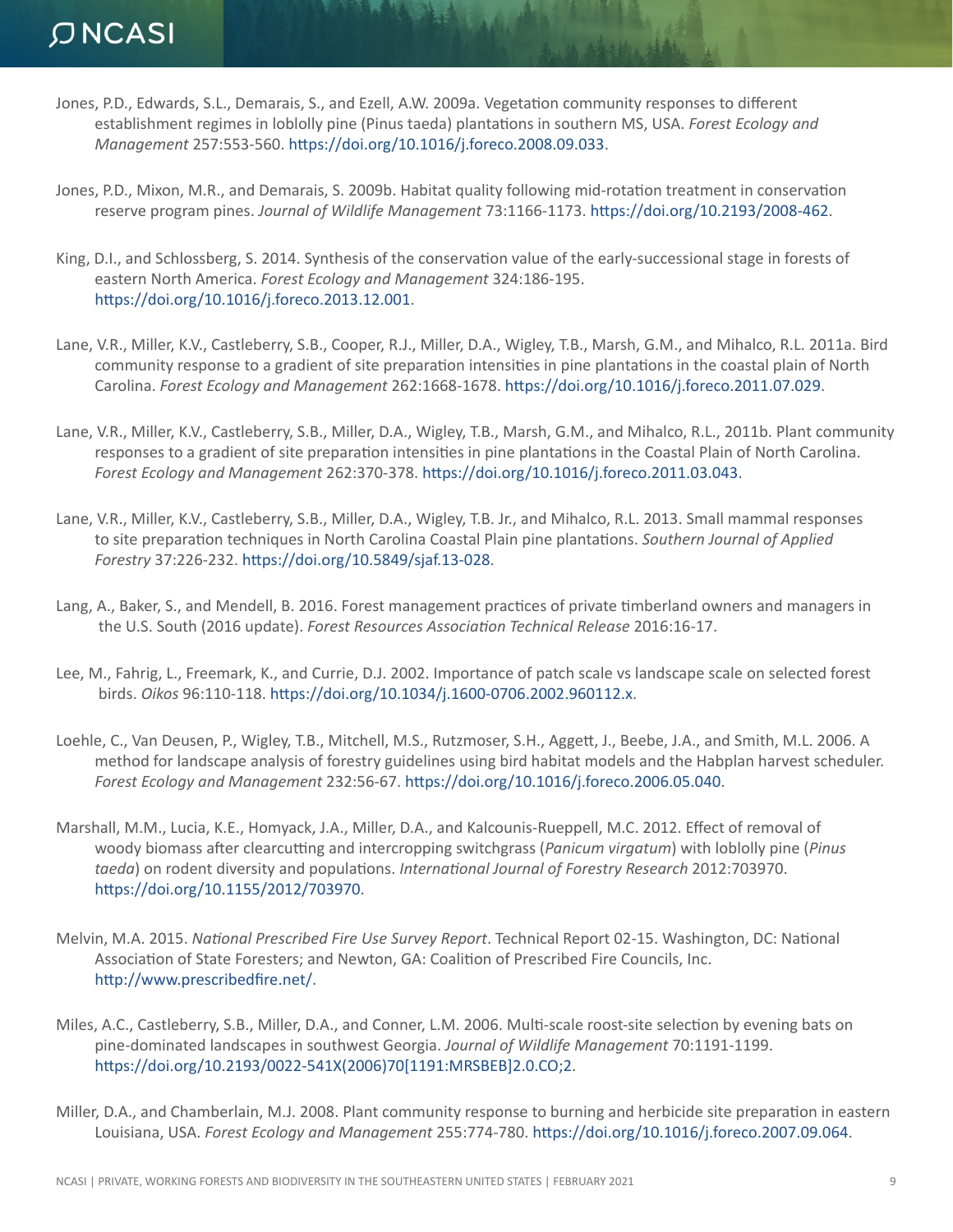- Miller, D.A., and Conner, L.M. 2005. Seasonal and annual home ranges of female eastern wild turkeys in a managed pine landscape in Mississippi. *Proceedings of the Annual Conference of the Southeastern Association of Fish and Wildlife Agencies* 59:89-99.
- Miller, D.A., Wigley, T.B., and Miller, K.V. 2009. Managed forests and conservation of terrestrial biodiversity in the southern United States. *Journal of Forestry* 107:197-203. <https://doi.org/10.1093/jof/107.4.197>.

TAN PARA

- Morris, A.D., Miller, D.A., and Kalcounis-Rueppell, M.C. 2010. Use of forest edges by bats in a managed pine forest landscape. *Journal of Wildlife Management* 74:26-34. [https://doi.org/10.2193/2008-471.](https://doi.org/10.2193/2008-471)
- NCSSF. 2005. *Global Markets Forum. Summary Report of the National Commission on Science for Sustainable Forestry.* Washington, DC: National Commission on Science for Sustainable Forestry.
- Nordman, C., White, R., Wilson, R., Ware, C., Rideout, C., Pyne, M., and Hunter, C. 2016. *Rapid assessment metrics to enhance wildlife habitat and biodiversity within southern open pine ecosystems*, ver. 1.0. Washington, DC: United States Fish and Wildlife Service; and Arlington County, VA: NatureServe. For the Gulf Coastal Plains and Ozarks Landscape Conservation Cooperative.
- O'Bryan, C.J., Homyack, J.A., Baldwin, R.F., Kanno, Y., and Harrison, A.L. 2016. Novel habitat use supports population maintenance in a reconfigured landscape. *Ecosphere* 7:e01228.<https://doi.org/10.1002/ecs2.1228>.
- Oswalt, S.N., Smith, W.B., Miles, P.D., and Pugh, S.A. 2019. F*orest Resources of the United States, 2017: a technical document supporting the Forest Service 2020 update of the RPA Assessment*. General Technical Report WO-97. Washington, DC: United States Department of Agriculture, Forest Service.<https://doi.org/10.2737/WO-GTR-97>.
- Parrish, M.C., Demarais, S., Ezell, A.W., Wigley, T.B., Jones, P.D., and Riffell, S.K. 2017a. Retained vegetation density of streamside management zones and stringers in southern intensively managed pine forests. *Forest Ecology and Management* 397:89-96.<https://doi.org/10.1016/j.foreco.2017.04.024>.
- Parrish, M.C., Demarais, S., Wigley, T.B., Jones, P.D., Ezell, A.W., and Riffell, S.K. 2017b. Breeding bird communities associated with land cover in intensively managed pine forests of the southeastern *U.S. Forest Ecology and Management* 406:112-124. [https://doi.org/10.1016/j.foreco.2017.09.063.](https://doi.org/10.1016/j.foreco.2017.09.063)
- Parrish, M.C., Demarais, S., Wigley, T.B., Riffell, S.K., Ezell, A.W., and Jones, P.D. 2018. Operational green tree retention and land cover patterns in intensively managed pine forest landscapes of the southeastern United States. *Forest Science* 64:564-576.<https://doi.org/10.1093/forsci/fxy009>.
- Smith, W.B., Miles, P.D., Vissage, J.S., and Pugh, S.A. 2004. *Forest Resources of the United States*, 2002. General Technical Report NC-241. St. Paul, MN: United States Department of Agriculture, Forest Service, North Central Research Station. <https://doi.org/10.2737/NC-GTR-241>.
- Steen, D.A., Godwin, J.C., McClure, C.J.W., and Barbour, M. 2014. Informing management of endemic habitat specialists: multiscale habitat selection by the Red Hills salamander. *Journal of Wildlife Management* 78:463-470. [https://doi.org/10.1002/jwmg.678.](https://doi.org/10.1002/jwmg.678)
- Tilghman, J.M., Ramee, S.W., and Marsh, D.M. 2012. Meta-analysis of the effects of canopy removal on terrestrial salamander populations in North America. *Biological Conservation* 152:1-9. [https://doi.org/10.1016/j.biocon.2012.03.030.](https://doi.org/10.1016/j.biocon.2012.03.030)